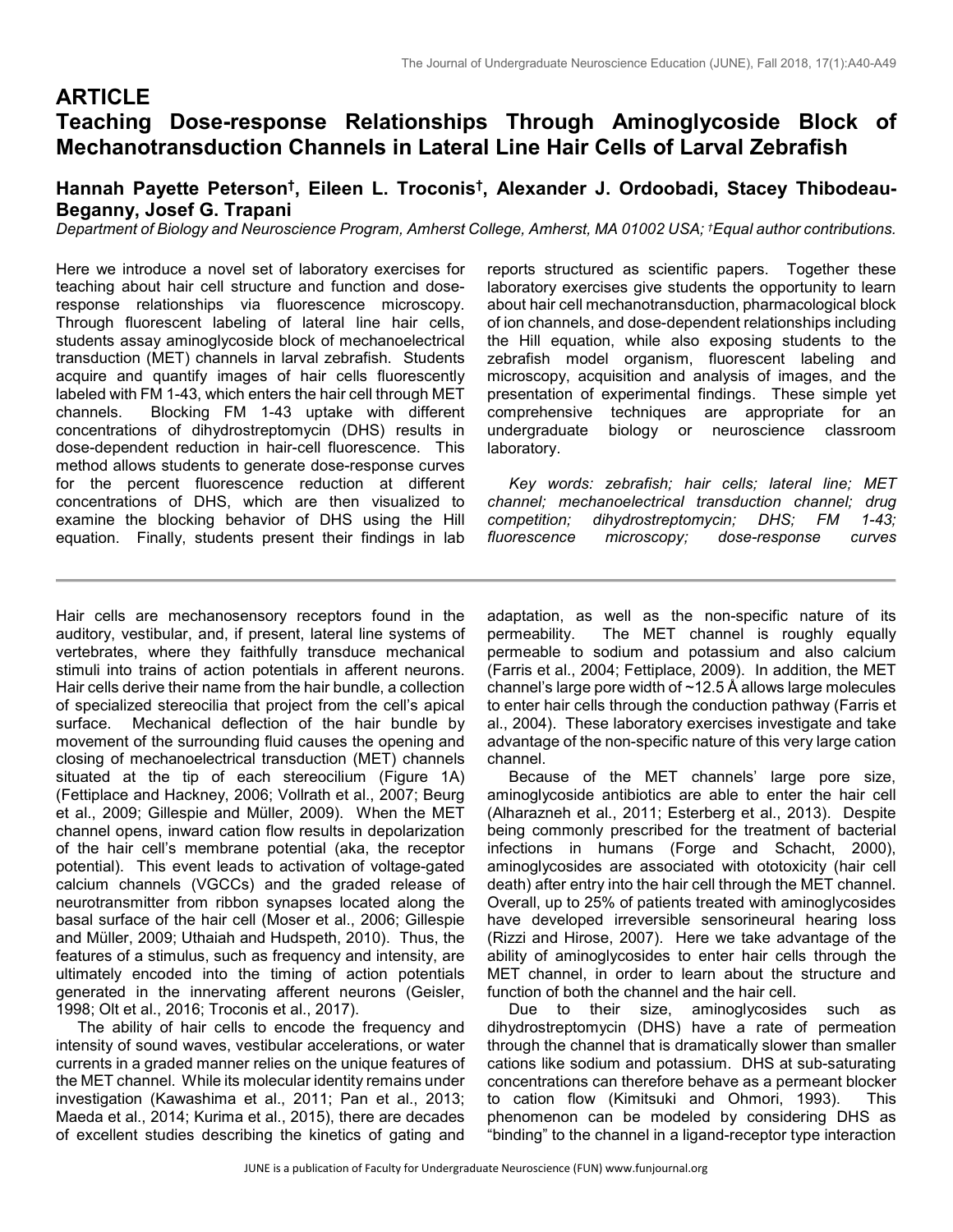

*Figure 1.* MET channels in lateral line hair cells of zebrafish. (*A*) Two adjacent stereocilia connected by a tip link (dashed line) at the apical end of a hair cell. Deflection of stereocilia opens MET channel (orange) located at their tips, which results in the influx of K+ and other cations. *(B*) Cation influx through MET channels causes depolarization of the membrane potential resulting in activation of voltage-gated calcium channels, fusion of synaptic vesicles (purple circles), and release of glutamate neurotransmitter onto afferent neurons (brown lines) at the basal end of the hair cell. (C) A collection of hair cells forms a neuromast, which together (D) makeup the lateral line system of zebrafish (purple asterisk = neuromast).

(Figure 2B). In this laboratory experiment, students can test this hypothesis by creating a dose-response curve that examines block of the MET channel in the presence of various logarithmic concentrations of the drug. Students can then attempt to fit their data with a Hill equation that describes a one-to-one ligand-receptor interaction (see *Methods* section). Thus, by comparing experimental results to a theoretical curve, students can discuss the doseresponse relationship and the mechanism by which DHS blocks MET channels.

 Studying the block of MET channels by aminoglycoside antibiotics has traditionally been challenging. In most model organisms, hair cells are difficult to study because they are found within the inner ear and can only be accessed by careful dissection. Prior studies investigating the effects of DHS on the MET channel have been performed on hair cells isolated from bullfrog sacculi and chick and rat cochleae (Kroese et al., 1989; Kimitsuki and Ohmori, 1993; Alharazneh et al., 2011). These organisms require extensive care and maintenance, and experiments on their hair cells necessitate a delicate and time-consuming preparation that is less conducive to an undergraduate laboratory setting. In addition, most studies of MET channel function use patch-clamp electrophysiological techniques to examine mechanotransduction currents, which are beyond the scope of most undergraduate-level teaching laboratories. Here, we take advantage of an alternate method of assaying mechanotransduction block using fluorescence microscopy and the zebrafish lateral line system.

 Though classically used to monitor endocytosis and exocytosis of synaptic vesicles (Gaffield and Betz, 2007), the nontoxic fluorescent dye FM 1-43 has also been shown to enter hair cells rapidly through open MET channels (Nishikawa and Sasaki, 1996; Gale et al., 2001; Meyers et al., 2003) (Figure *2*). Upon entry into hair cells, the dye's fluorescence intensity dramatically increases as it binds to the plasma membrane (Betz et al., 1996). Furthermore, drugs that block the MET channel are known to limit entry of FM 1-43 into hair cells, and zebrafish mutants that lack functional mechanotransduction channels do not take up FM

1-43 into hair cells (Nishikawa and Sasaki, 1996; Gale et al., 2001; Sidi, 2003; Corey et al., 2004; Kruger et al., 2016). These studies also show that labeling is restricted to neuromast hair cells and not those found in the ear and the labeling is due to MET uptake because the impenetrable skin blocks access to other cellular locations and the short incubation does not allow for endocytosis at the apical surface of the hair cell or other cells. Hence, when hair cells are exposed to both FM 1-43 and DHS simultaneously, the two molecules compete for entry into the MET channel (Figure *2*). As a result, the intensity of fluorescently labeled hair cells would be expected to decrease with increasing concentrations of DHS. Thus, we can use fluorescence intensity as a proxy for determining the extent of DHS block of the MET channel.

 Zebrafish are an ideal model system for undergraduate students to learn about vertebrate biology and neuroscience (Monesson-Olson et al., 2014; Marra et al., 2015). Zebrafish possess a lateral line system that consists of hair cells arranged in superficially accessible, rosette-like structures termed neuromasts (Figure 1C; Metcalfe et al., 1985; Bleckmann and Zelick, 2009). Each neuromast contains upwards of twenty hair cells that detect and encode hydrodynamic stimuli in a similar manner to hair cells that perceive sound waves and accelerations in the auditory and vestibular systems. Given the accessibility of lateral line neuromasts, larval zebrafish hair cells can be exposed to DHS and FM 1-43 by placing larvae in drug-containing medium. FM 1-43 dye present in the medium is able to access and fluorescently label hair cells directly within seconds (Meyers et al., 2003; Sidi, 2003), and DHS in the medium can competitively block MET channels (Kroese et al., 1989; Alharazneh et al., 2011; Kindt et al., 2012; Kruger et al., 2016). Furthermore, because larval zebrafish are transparent, fluorescently labeled hair cells can be visualized with microscopy in the intact living animal within minutes following brief incubation with the dye (Meyers et al., 2003). Additionally, zebrafish can be obtained at local pet stores and a single female can lay up to 200 eggs per week (Westerfield, 2000). Zebrafish are easy to breed,



*Figure 2.* FM 1-43 entry and DHS block of hair cells. (*A*) FM 1-43 (green rectangle) enters hair cells via open MET channels (orange) and fluorescently labels the hair cell membrane. (*B*) DHS (blue circle) permeates slowly through MET channels, blocking ion flow and preventing FM 1-43 entry into hair cells.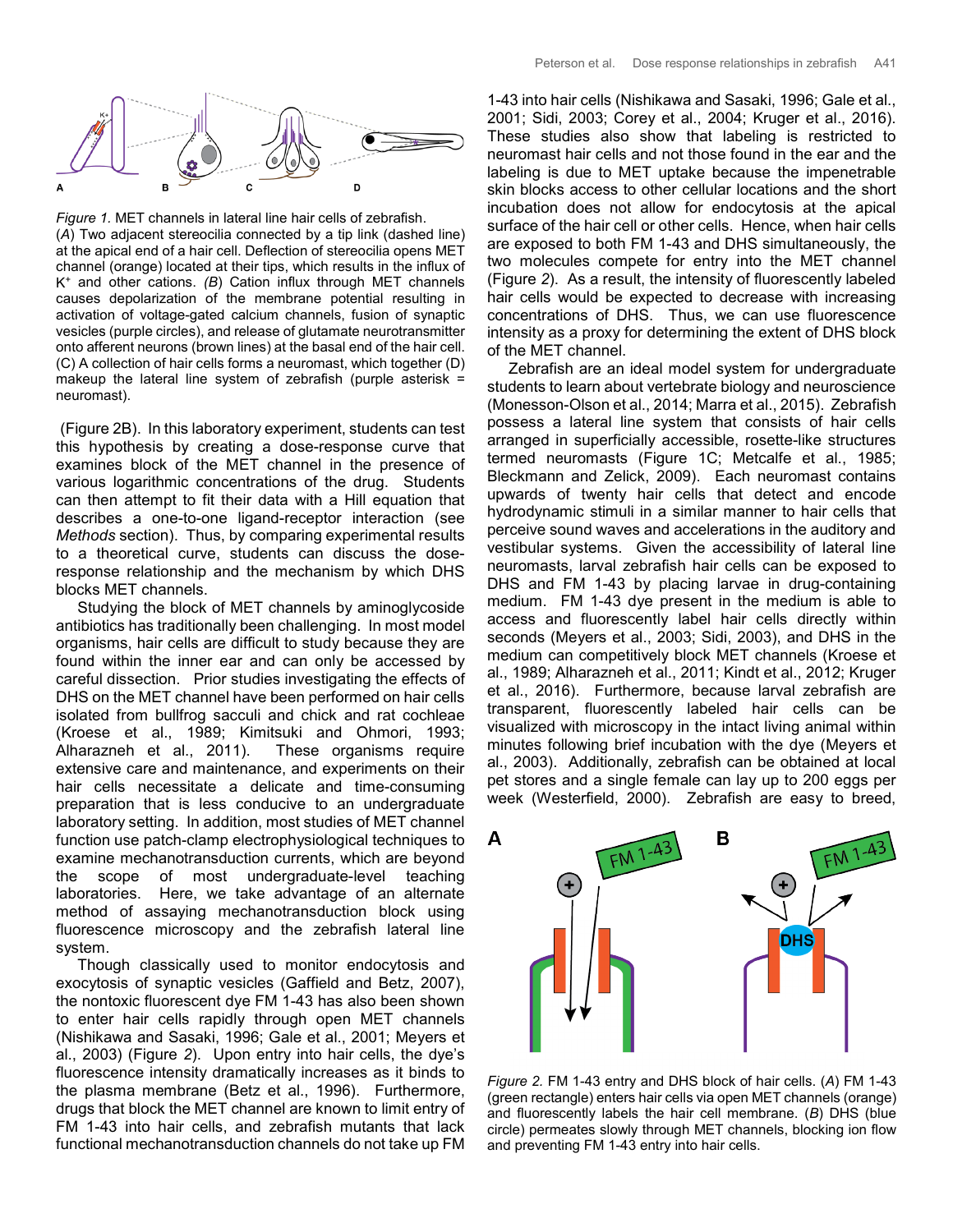maintain, and use in an undergraduate laboratory setting. Below, we outline a laboratory where students are initially encouraged to examine the interaction between the MET channel and DHS by visualizing the concentrationdependent reduction of FM 1-43 labeling of hair cells. Further multi-week experiments can extend the scope of this teaching laboratory to address other aspects of hair-cell mechanotransduction as assayed by FM 1-43 labeling. This laboratory also provides opportunities to teach students about the zebrafish model organism, the lateral line system of fishes, hair cell structure and function, permeation pathways of cation channels, the binding of ligands to receptors, fundamentals of epifluorescence microscopy and imaging, and image analysis methods using ImageJ or similar software. Instructors may emphasize or deemphasize certain topics according to the needs of their course. In addition, students will strengthen their skills in hypothesis design and testing through experimentation, as well as data collection and analysis of results using curvefitting and statistics. Moreover, students will improve their scientific writing skills if they are asked to write up their findings as a lab report formatted to model a scientific paper. Altogether, the exercises described here utilize multiple laboratory tools, methods, and techniques to perform *in vivo* hypothesis-based experiments with a vertebrate model organism in order to learn about several important areas relevant to basic biology and neuroscience research.

# **MATERIALS AND METHODS**

### **Animal Ethics and Euthanasia**

Animal protocols were approved by the Institutional Animal Care and Use Committee (IACUC) at Amherst College under assurance number 3925-1 with the Office of Laboratory Animal Welfare. Adult and larval zebrafish should be euthanized according to AVMA guidelines, generally through hypothermic shock and then storage in a freezer. Larvae mounted on slides are terminated when slide is wiped clean.

### **Learning Objectives**

The objectives of the laboratory exercises presented were as follows:

- 1) To learn about the structure and function of MET channels
- 2) To learn about the pharmacology of pore blocking molecules, ligand-receptor interactions, dosedependent relationships, and the Hill equation
- 3) To learn about fluorescent dyes and epifluorescence microscopy (excitation and emission filters and dichroic mirrors, etc.)
- 4) To gain experience capturing and quantifying images using an epifluorescence microscope equipped with a digital camera
- 5) To gain experience working with the zebrafish model organism including hands-on experimentation with larvae
- 6) To improve basic research skills including collection and analysis of data, construction of figures, and presentation of results in the form of manuscript-style

lab reports

7) To improve writing ability to construct and evaluate hypotheses and contextualize conclusions within the scientific literature

### **Methods for the Instructor**

*Background.* Before students carried out their experiments, instructors introduced them to the key concepts explored in the lab. This introduction lecture included the structure and function of hair cells and MET channels, the lateral line in zebrafish, FM 1-43 and DHS, fluorescence microscopy, and a review of ligand-receptor interactions and the Hill equation. A key concept in this laboratory is the proposed one-to-one interaction between a molecule of DHS and an individual MET channel, which would be described by

*Equation 1.*  $L + R \rightarrow LR$ 

where L is the ligand (DHS) and R is the receptor (MET channel). Students also learn about the Hill equation, which describes the interaction between the blocker and the channel:

*Equation 2.* **1** 

$$
r = 100 \left( \frac{X^n}{X^n + 1C_{50}^n} \right)
$$

where for this laboratory, *I* is percent max fluorescence intensity,  $X$  is the drug concentration,  $IC_{50}$  is the DHS concentration that produces half maximal block, and n is the slope of the curve. A.V. Hill first applied this equation in 1910 to characterize the cooperative binding of oxygen to hemoglobin, and it has subsequently been used to analyze other ligand-receptor interactions (Weiss, 1997). Others may wish to examine the dose-response relationship with other pharmacological equations. In this experiment, the Hill equation describes the ability of DHS to block the MET channel as measured by a percent reduction in FM 1-43 fluorescence. The slope (n) is commonly used as an estimate of the number of ligand (drug) molecules that must bind to the receptor (channel) to produce a functional effect (Weiss, 1997). Because we are proposing that DHS interacts with MET channels in a one-to-one manner (see *Equation 2*), this would result in a slope (n) of 1 for the Hill equation. Thus, when the data collected by students are plotted as a percent reduction in fluorescence vs. the concentration of DHS (on a Log<sub>10</sub> scale), they can test the one-to-one hypothesis by observing whether their data are fit by a Hill equation with a slope of 1 (see *Data Analysis* section). It is important to provide a thorough introduction to the Hill equation and its relationship to the MET channel and DHS interaction, as this part of the laboratory exercise is often challenging for students. In addition, students are encouraged to search PubMed and other sources for learning about DHS interaction with the MET channel (cf., Kroese et al., 1989).

### *Fish Care*

Zebrafish larvae at 4-7 days post fertilization (dpf) are required for this experiment for development and maturation of the lateral line system and its hair cells. The instructor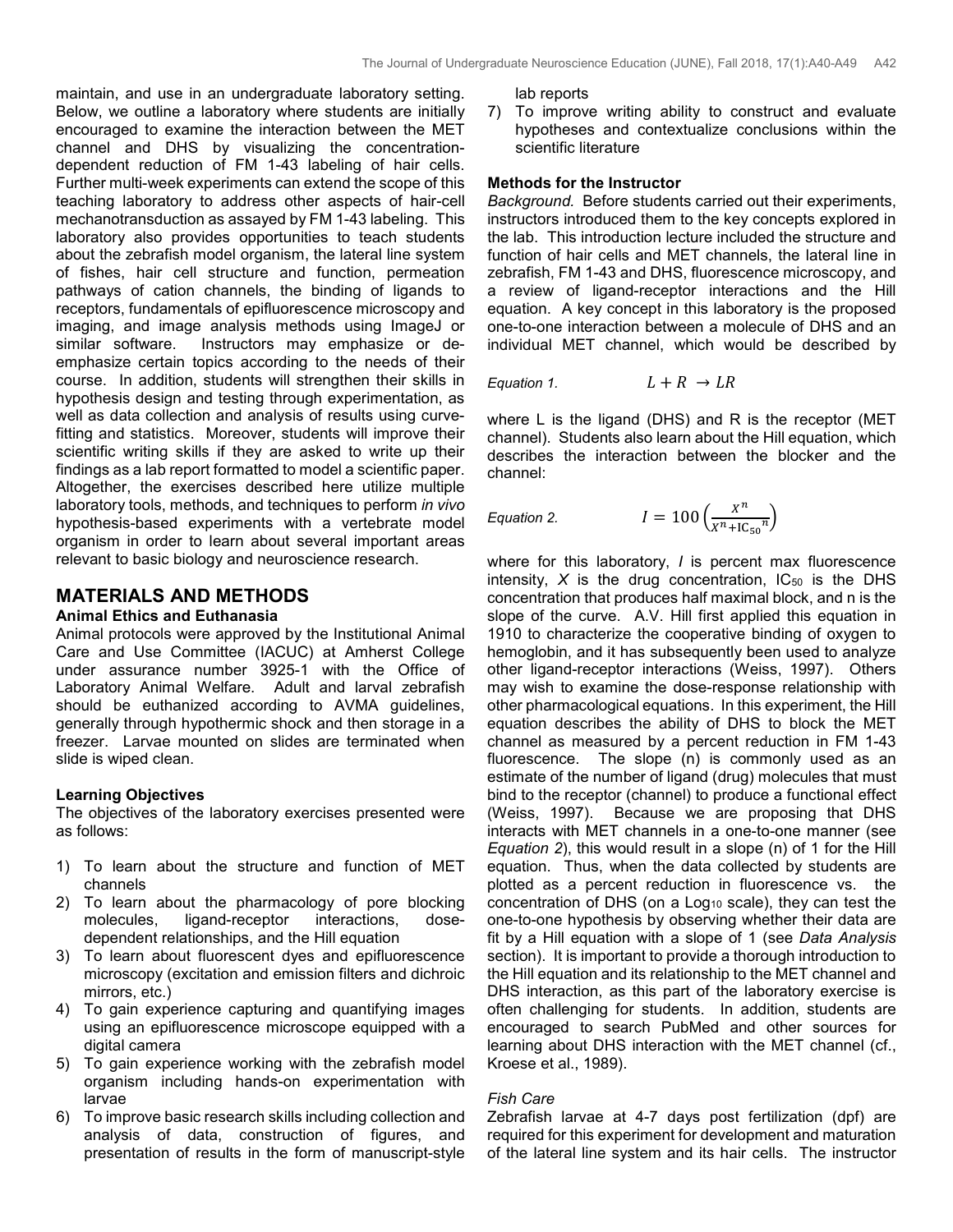should obtain and breed adult zebrafish approximately 1 week prior to the teaching lab. Adult zebrafish were kept in tanks under a fixed light cycle (14 hours of light, 10 hours of darkness), separated by sex, and fed twice per day with Gemma Micro 300 (Skretting, Tooele, Utah). Approximately six days before the experiment, four pairs of male and female fish were placed in breeding tanks containing a divider and a plastic plant to encourage egg laying. The following morning, the dividers were removed and the fish were allowed to mate for two hours. After returning the adult fish to their home tanks, eggs were collected by pouring the mating tank water through a tea strainer. The embryos in the strainer were rinsed with E3 embryo medium to transfer them into a petri dish. The eggs were placed into an incubator at 28.5 °C, and the embryo dishes were cleaned daily by removing dead embryos and exchanging ~50-70% of the E3 solution. These methods are detailed in the book *Zebrafish* (Nusslein-Volhard and Dahm, 2002).

### *Laboratory Consumables*

- Polystyrene disposable 100x15 mm petri dishes
- Polystyrene disposable 50x9 mm petri dishes
- Disposable 1 mL transfer pipettes
- 50 mL polypropylene conical tubes
- Depression slides and coverslips
- Colored labeling tape

### *Solutions*

- E3 embryo medium (5 mM NaCl, 0.33 mM MgCl<sub>2</sub>, 0.33 mM CaCl<sub>2</sub>,  $0.17$  mM KCl, 10 % methylene blue, pH 7.2)
- 0.016% Tricaine (MS-222; Sigma-Aldrich A5040; St. Louis, MO) in E3 (protect from light). Make stock concentration at 0.4% in distilled water
- 2-3% low gelling temperature agarose (Sigma A9414) in E3 medium with 0.016% tricaine (kept in 44°C water bath)
- 0.03, 0.1, 0.3, 1, 3 and 10 mM Dihydrostreptomycin (DHS; CAS Number: 5490-27-7; Sigma-Aldrich D1954000; St. Louis, MO) in E3 via serial dilutions of stock quantities of DHS and 100x E3
- FM 1-43 (Thermo-Fisher T35356) at stock concentration of 1 mg/L (1,000x) in molecular grade water. Protect from light and store in small aliquots at - 20°C

### *Solution Hazards*

Stocks of DHS and FM 1-43 are handled by the instructor using gloves and proper technique. FM 1-43 is listed as not hazardous on its Material Safety Data Sheet (MSDS). DHS has health warnings and is considered harmful if swallowed. As with all chemicals in the lab, care should be taken when working with solutions.

### *Equipment*

- Dissection microscope to observe gross motor behaviors of zebrafish larvae, which can include startle responses by lightly tapping on the side of the petri dish with a pen (ideally one per laboratory group)
- Nikon Eclipse 50i epifluorescence microscope or similar with 10x and 40x objectives (air or water objectives will
- work) and GFP/FITC fluorescence
- Digital microscope camera
- Computer for image and data analysis
- Laboratory timers (one per group)

### *Imaging and Analysis Software*

- Igor Pro (Special Coursework License; Wavemetrics; Lake Oswego, Oregon), Microsoft Excel (Microsoft Corporation; Redmond, WA) or other comparable data analysis and spreadsheet software
- Proprietary imaging software or MicroManager open access software for controlling digital camera
- FIJI, an open-source image-processing package of ImageJ that includes useful tools for microscopy (National Institutes of Health; Bethesda, MD)

### **Methods in the Classroom**

We have offered this lab in multiple separate semesters and found that it works best to teach it over two laboratory sessions. In the first session, students practice handling individual larvae, moving them quickly between dishes and with a minimal amount of liquid transfer to reduce contamination of rinse dishes with the FM 1-43 dye. Practice is also needed for mounting larvae on sides. During short lectures at the onset of the laboratories, students learn about the information necessary to understand their experiments, which includes hair cell structure and function, the zebrafish lateral line system, and fundamentals of epifluorescence microscopy and fluorescent molecules. A brief introduction to the use of FM 1-43 as a measure for open mechanotransduction channels is also provided (Gale et al., 2001). Thus the first laboratory session is primarily a run-through of the entire method without the use of DHS, and the second session requires data collection from control and experimental fish, which students complete with more efficiency due to the experience gained in the first lab session. Students typically work in groups of 2-3, with each group labeling and collecting data from both control larvae and experimental larvae with a single DHS concentration.

### *Fluorescent labeling of control larvae*

Each group of 2-3 students was given  $\sim$  10 larval zebrafish in a petri dish filled with E3-embryo medium at room temperature. Using a 1 mL transfer pipette, students transferred a single larva into a 50 x 9 mm petri dish containing 2 µl of the 1,000x fluorescent dye FM 1-43 diluted in 2 mL of E3 medium (Figure 3B). The larva was labeled for 30 seconds and then transferred and rinsed subsequently in two separate 100 mm petri dishes containing E3 medium only (Figure 3C, top). To avoid crosscontamination of the rinse dishes, laboratory tape of different colors was used to match separate pipettes to each petri dish. Finally, students placed the larva into a petri dish containing the anesthetic tricaine (0.016% in E3) for  $\sim$ 2 min and verified the absence of a startle response by tapping on the side of the dish (Figure 3D). The anesthetized larva was transferred with a new pipette into a 50-mL conical tube containing low gelling temperature agarose with tricaine. Finally, students rapidly removed a small aliquot of low-melt agarose containing the larva and deposited both onto a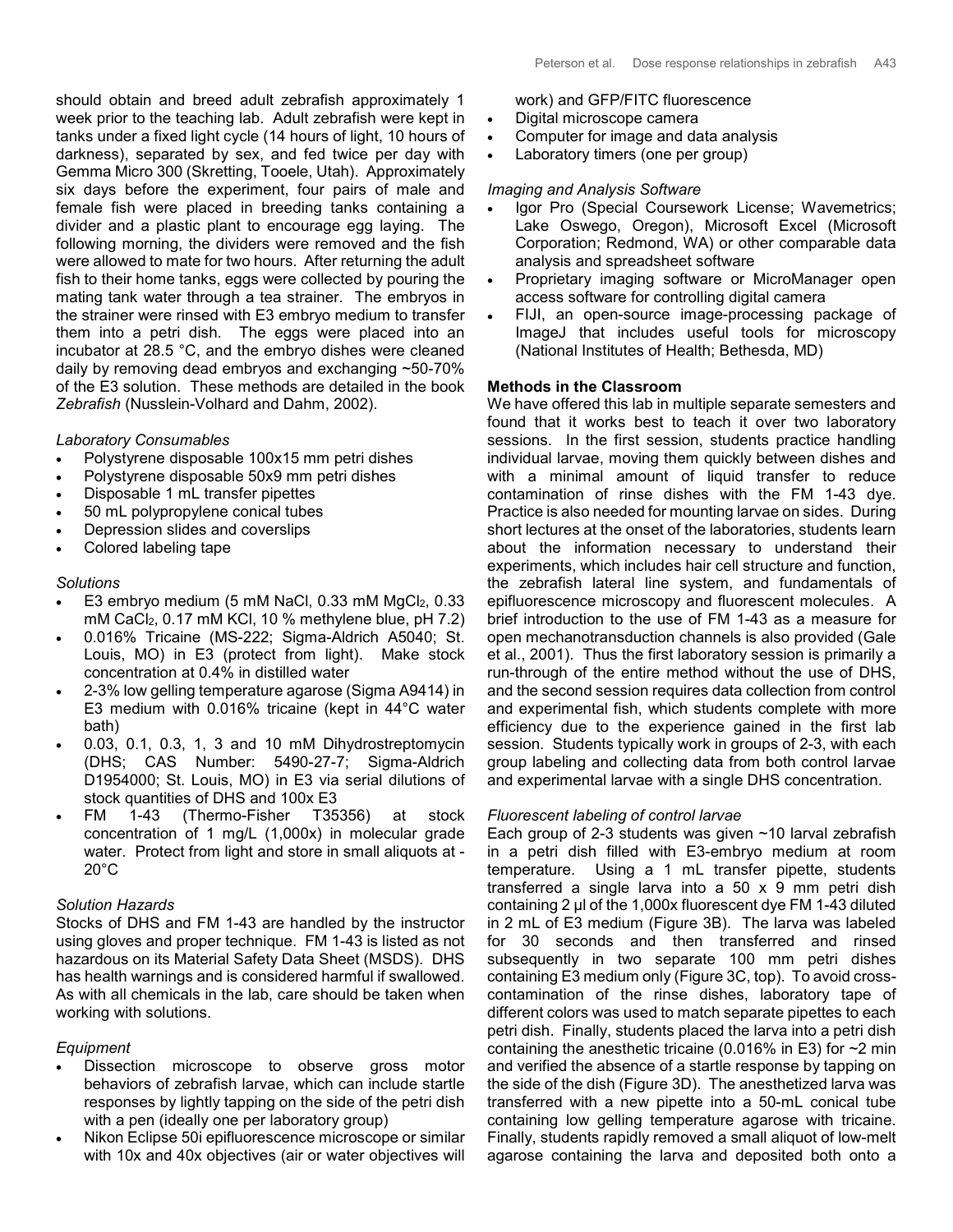depression slide that was immediately covered with a glass coverslip (Figure 3E). The ideal position of the larva is on its left or right side, however head neuromasts can still be imaged if the larva is not in this position. After waiting  $\sim$  5 min for the agarose to solidify, the mounted larva was ready for fluorescent imaging (see below). Performing the last step expediently was important to guarantee appropriate mounting of the larva onto the microscope slide. FM 1-43 solutions and dishes should be protected from light when not in use, perhaps using tin foil over the petri dish lids.

#### *Fluorescent labeling of experimental larvae*

To assay the dose-dependent DHS block of the MET channel, the experimental larvae were fluorescently labeled with FM 1-43 in the presence of a range of DHS concentrations. Each group of students placed a larva into a pre-labeling petri dish containing a specific concentration of DHS in E3 (Figure 3A, bottom). Each was responsible for one concentration of DHS, with ideally two or more groups overlapping on a given concentration. Because ligand binding typically follows the Law of Mass Action, the following log and half-log concentrations were chosen for DHS: 0.03, 0.1, 0.3, 1, 3 and 10 mM. Students were shown that for a Hill equation with slope  $n = 1$ , a reduction from 10% to 90% of fluorescence will fall within a span of one log unit to either side of the  $IC_{50}$ . This relationship is shown with *Equation* 2 using hypothetical values of 3 mM IC<sub>50</sub> (50%) block) and 0.3 (~10%) and 30 mM (~90%) DHS concentrations. Next, the larva was transferred to the labeling dish, which contained 2 µL of FM 1-43 and 2 mL of E3 plus DHS at the experimental concentration (Figure 3B, bottom). It was crucial that all groups worked with a fixed volume of E3 and a fixed concentration of FM 1-43. As with control larvae, each larva was labeled for exactly 30 seconds. Rapid transferring of the larva took practice as did transferring the larva with a minimum amount of E3+FM 1- 43. After labeling, each larva was rinsed in E3 solutions that also contained the experimental concentration of DHS to

avoid labeling of unblocked hair cells by contaminating FM 1-43 (Figure 3C, bottom). The anesthesia and mounting steps followed the same procedure as described for control larvae (see Figs. 3D and E).

#### *Visualization: Hair Cells and Fluorescent Imaging*

Students placed the depression slide with the mounted larva on an upright, epifluorescence microscope equipped with a GFP/FITC filter set. Students first observed the larva under transmitted light with the 10x and 40x objectives. Initially, they noted the major organs of the larva, including the eyes, ears, olfactory pits, heart and circulatory system and lateral line system. After a neuromast of the anterior or posterior lateral line system was identified under transmitted light (see Ghysen and Dambly-Chaudière, 2004; Chitnis et al., 2012 for review of lateral line system in zebrafish larvae), students observed the hair cells under fluorescence illumination. Bright field and fluorescence images of three different neuromasts at different focal planes were taken using the SPOT software and an 8-bit digital camera (Figure 4). The students were instructed to select the exposure time and gain manually with settings that resulted in the clearest image and to hold these settings constant for all subsequent images for both their control and experimental conditions. It is critical that pixel intensity in captured images is not saturated as linear changes in fluorescence intensity would be lost. Similarly, it is very important that camera settings are not changed throughout the experiment. Students should be shown how to check for saturation using the camera software and perhaps also within the ImageJ software. Also, control labeling and imaging should be performed first because these images will be brighter and allow the camera settings to be optimized to the brightest images. These points can be highlighted on the laboratory handout as well as during the instructor's pre-lab lecture. We also note that depending on the number of available microscopes, lab sessions can be staggered to have students arrive in groups to minimize students waiting to use



*Figure 3.* Experimental method for labeling larvae with FM 1-43. (*A*) Pre-labeling dishes for control and experimental larvae. DHS (blue drop) is added at the test concentration to all experimental dishes. (*B*) For control larva, the labeling dish contains FM 1-43 (green drop) and the experimental dish contains both FM 1-43 and DHS. (*C*) Rinse dishes for experimental larvae contain DHS. Multiple rinses (2 or 3x) with several different dishes is recommended for both control and experimental larvae. (D, E) The larva is moved to an anesthesia dish and then an agarose conical for immobilization of larvae prior to mounting on a microscope slide for fluorescence microscopy.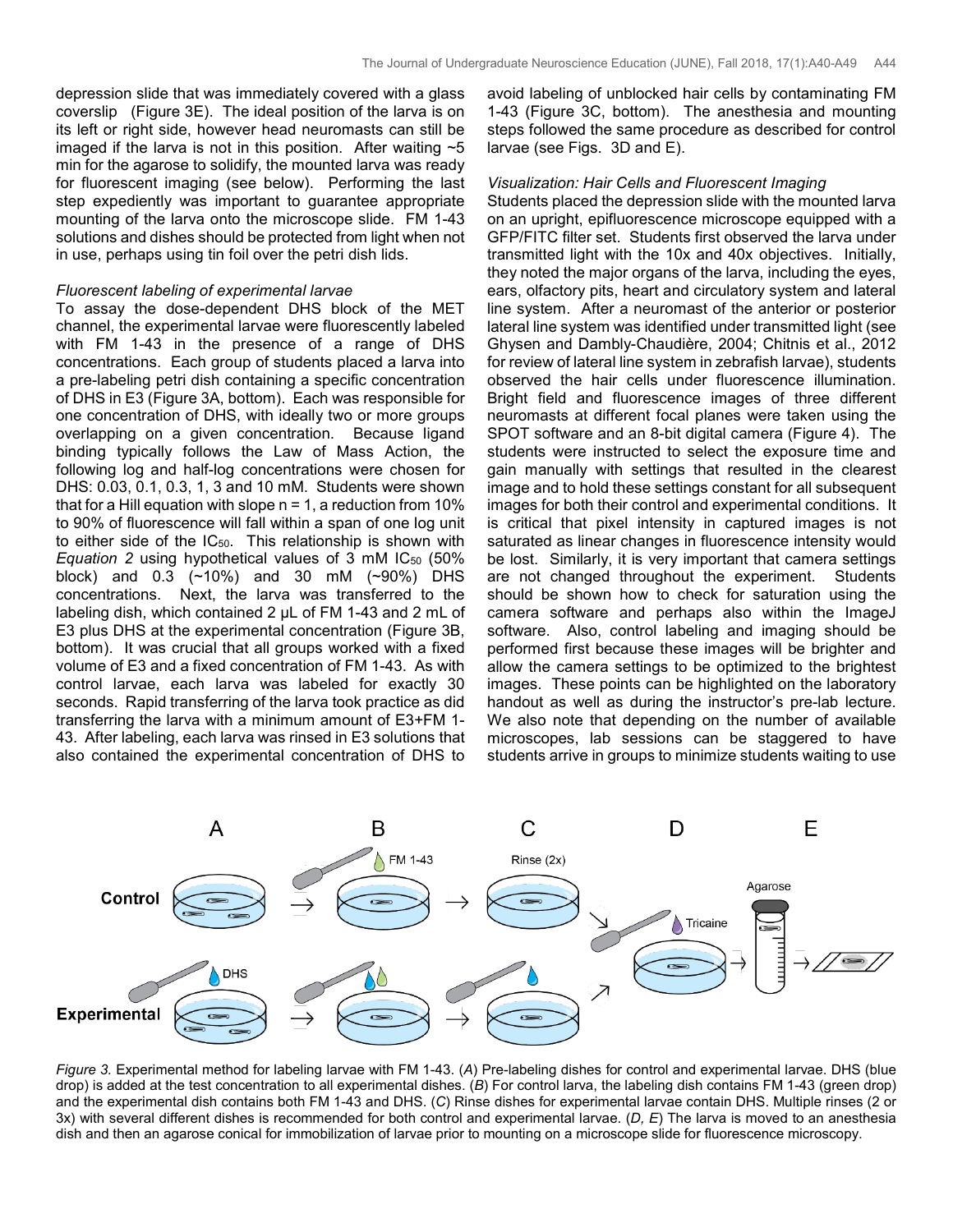

*Figure 4.* Figure of fluorescent neuromasts taken from a student lab report. (*A*) FM1-43-labeled neuromast from a control larva at 40x magnification. The circular region of interest (ROI) was drawn in FIJI. (*B*) Fluorescent image of a neuromast from an experimental larva (0.3 mM DHS). (C) Image showing fluorescently labeled neuromasts surrounding the head of a zebrafish larva at 10x magnification (overlay of DIC light and GFP fluorescent images). Figure by Alex Ordoobadi, Amherst College class of 2015.

the microscope(s). The process from labeling through to imaging can be completed within an hour if necessary, with analysis and discussion happening offline or during another class or lab session.

 The collected images were analyzed using ImageJ. A region of interest (ROI) was drawn around each neuromast using the circle outline tool. It was important to minimize the amount of background surrounding the neuromast included in the ROI, which would otherwise bias the mean pixel intensity. Under Analyze>Tools>ROI Manager, the students clicked on "Add [t]" and used the "Measure" option to obtain the mean pixel intensity for the ROI as computed by the program. Students carried out this process for neuromasts from both control and experimental larvae. In future iterations of this lab, it would be beneficial to subtract background fluorescence by measuring an ROI in a non-hair cell region of the image, which would reduce the potential confounding effect of certain ROIs containing more background area than others.

#### *Data Analysis*

Each group used IgorPro or another comparable data analysis and spreadsheet program to average the mean intensities of the three or more neuromasts imaged from each control and each experimental larva. The average fluorescence intensity reduction was determined from the following equation:

*Equation 3.* % reduction =  $100 \times (I_0 - I_x)/I_0$ 

where  $I_0$  is the value of the control fluorescence intensity and  $I_X$  is the experimental fluorescence intensity for each concentration of DHS tested. Normalizing the data obtained from each group accounted for differences in microscopes, camera settings, and individual technique. The students then entered their individual data in a Google Docs sheet so that every student had access to fluorescence measurements taken under every concentration of DHS. The mean percent reduction in fluorescence for each DHS concentration was plotted against the concentration of DHS with the X-axis set to a log scale (Figure 5). Students were asked to fit the Hill equation (*Equation 2*) to their plot of the data and calculate the  $IC_{50}$  value. Finally, the students were given the freedom to choose their own approach to



*Figure 5.* Two different plots created by students using data collected in the laboratory. Both graphs plot the percent reduction in fluorescence versus the concentration of DHS (note X-axis on a log scale). (*A*) Shown are two hypothetical Hill equations with slopes of  $n = 1$  (red) and  $n = 2$  (green) and the student's data connected by a line (blue). Plot by Kyra Shapiro, Amherst College class of 2015. (*B*) A plot where the student did not normalize the percent-reduction to 100% block. The Hill equation with slope of 1 did not fit to the data as well, but still allowed the student to visualize the *IC50* value, a concentration that would produce a halfmaximal decrease in fluorescence. Plot by Alex Ordoobadi, Amherst College class of 2015.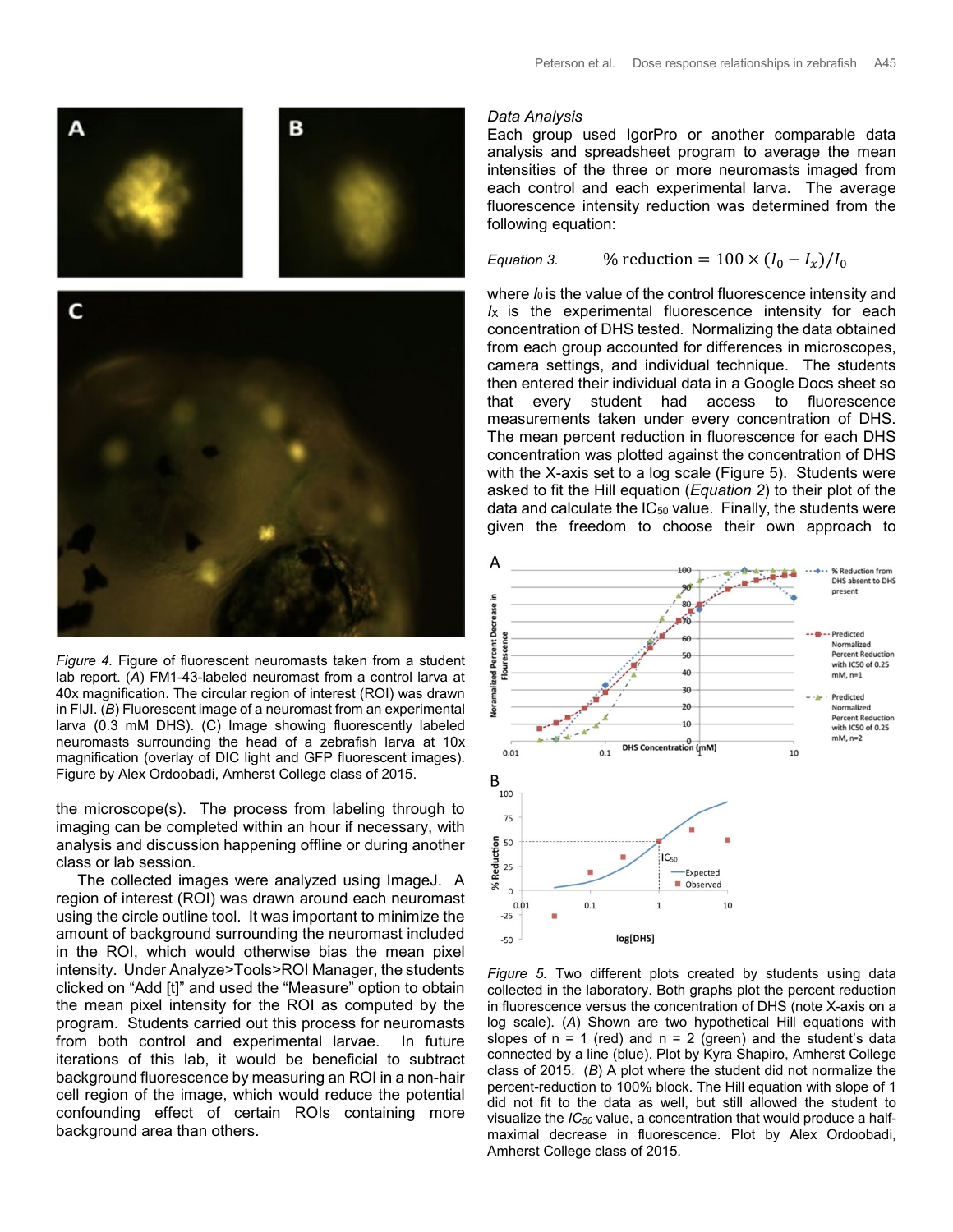manipulating the curve and presenting their hypothesis and results in the context of a biologically relevant research question. The format of the lab report was chosen to be a scientific paper as described in the *Background* section.

### **Student Evaluation**

To evaluate whether the laboratory was successful in achieving the above stated learning objectives, the following survey was given to the class of students in the fall of 2016:

Please evaluate from 1 to 5 how effective the zebrafish MET channel lab was in accomplishing each of the following statements:

*(1 = not at all effective and 5 = very effective)*.

- 1) Teaching me about the structure and function of MET channels
- 2) Teaching me about the pharmacology of pore blocking<br>molecules, ligand-receptor interactions, doseligand-receptor interactions, dosedependent relationships, and the Hill equation<br>Teaching me about fluorescent dves
- 3) Teaching me about fluorescent dyes and epifluorescence microscopy (excitation and emission filters and dichroic mirrors, etc.)
- 4) Teaching me how to capture and quantify microscopic images using an epifluorescence microscope with a digital camera
- 5) Teaching me about the zebrafish model organism including hands-on experimentation with larvae
- 6) Improving my research abilities including collection and analysis of data, constructing figures and presenting results in the form of manuscript-style lab reports
- 7) Improving my writing ability to construct and evaluate hypotheses and contextualize my conclusions within the scientific literature

## **RESULTS**

### **Classroom Results**

Students successfully labeled hair cells from lateral line neuromasts with FM 1-43 in both control (without DHS) and experimental (in the presence of a fixed concentration of DHS) larvae. Images captured by students demonstrated that control neuromasts (Figure 4A) appeared to have brighter fluorescence than those treated with DHS (Figure 4B). After photographing and analyzing control and experimental neuromasts, students calculated the percent reduction in fluorescence between experimental and control neuromasts. They then plotted these data against the concentrations of DHS and generated dose-response curves. Some students chose to fit their data to the Hill equation by hand using a large column of incrementing X values and solving for intensity (I) values based on estimated parameter values for  $IC_{50}$  and Hill slope (n), while others used a curve fitting program. This decision was based mostly on the level of math and computer science courses that students have taken.

 Figure 5 shows example graphs generated by students, both of which include the recorded data and an attempt at fitting the data with the Hill equation. Both of the curves have a sigmoidal shape, and the bulk of the fluorescence

reduction (~10-90%) takes place within two log units surrounding the predicted IC<sub>50</sub> value that each student calculated. As mentioned in the Methods section, this finding indicates that the Hill slope is likely to be around  $n =$ 1. For these data, the students found that saturating DHS decreased fluorescence by a maximum of 60%, and the top plot shows normalized percent reduction values using this percentage as the "maximum" reduction. The result of a 60% max reduction rather than a complete 100% loss of fluorescence may be due to multiple sources of experimental error, including transfer of FM dye into the rinse steps. Using a normalized maximal fluorescence intensity allows the students to fit to the Hill equation, which assumes 100% effect. Students were encouraged to discuss these sources of error in their lab reports. The data shown in Figure 5A were fit to both a Hill equation with  $n =$ 1 (shown in red) and  $n = 2$  (shown in green). The quality of fit of the Hill equation with a slope of 1 allowed the student to conclude that DHS appeared to bind to MET channels in a one to one manner. In contrast, the student that created the plot shown in Figure 5B chose to not normalize the percent reduction to 100% and to fit with only n=1. Ultimately, students were given the freedom to interpret their data and draw their own conclusions in their individual lab reports.

### **Student Evaluation Results**

Sixteen students out of the twenty that participated in the Fall 2016 laboratory exercises responded to the survey described in the above *Student Evaluation* section. In the survey, students ranked the extent that the laboratory had been successful in their achievement of each learning objective (these results are summarized in Figure 6). For all of the learning objectives, a majority of students reported either a 4 or 5, and no student reported a score below 3 for any objective. Objective 4, "to gain experience capturing and quantifying microscopic images using an epifluorescent while objective 2, "to learn about the pharmacology of pore blocking molecules, ligand-receptor interactions, dosedependent relationships, and the Hill equation," had the



*Figure 6.* The results of the evaluation filled out by students from the fall 2016 laboratory. There were 16 out of 20 student responses to the survey. Students rated the effectiveness of the teaching lab from 1 to 5 (one was not at all effective and 5 was very effective) in achieving each of the learning objectives, as outlined in the *Methods* section.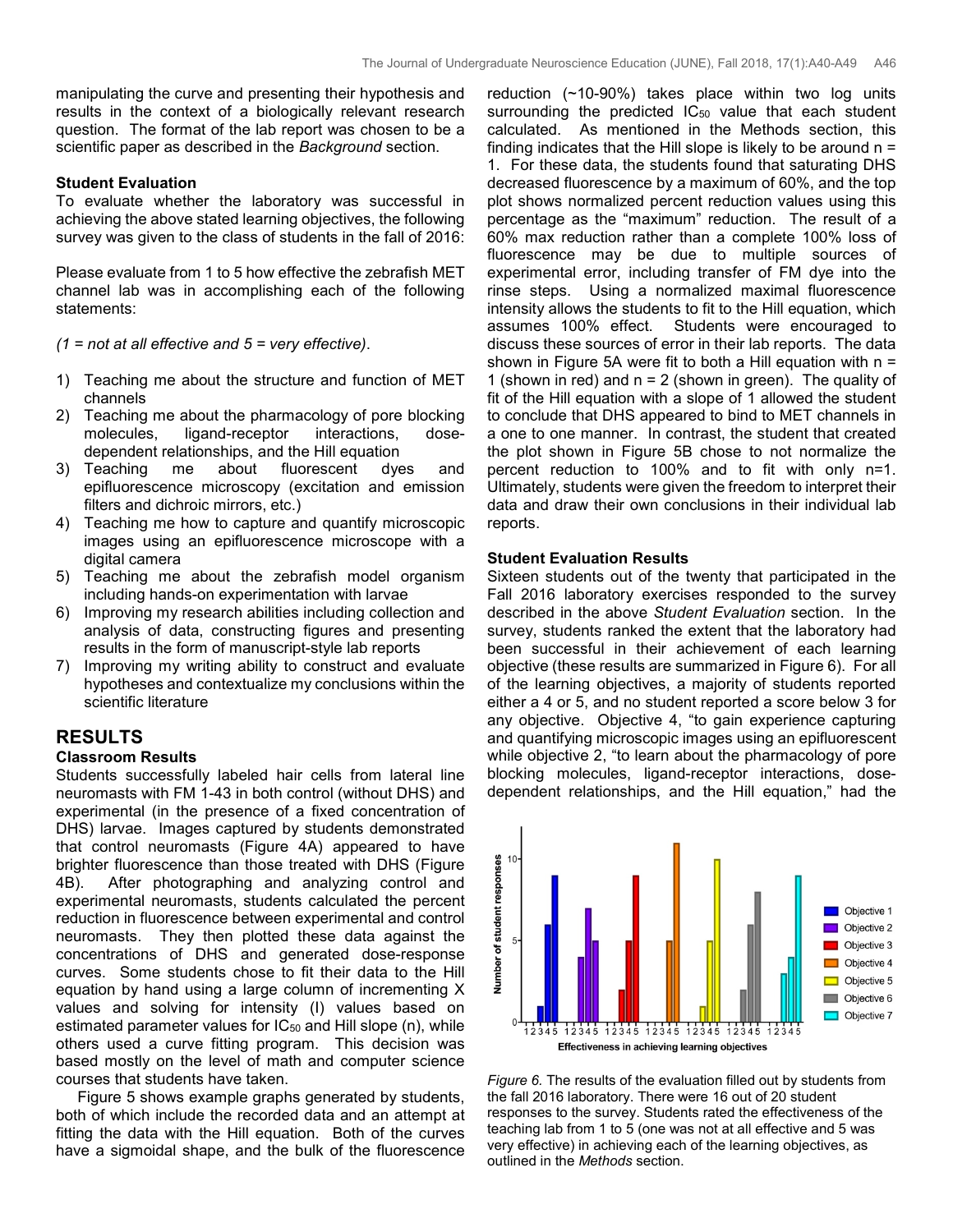lowest average rating. In future iterations of the course, we could imagine adding a category on learning experimental design and the importance of controls, replicates, et cetera.

### **DISCUSSION**

#### **Summary**

This laboratory provided students with an opportunity to develop many important skills needed for biological research. Through hands-on experimentation, students gained experience working with the zebrafish model organism, labeling cells with fluorescent molecules, and using epifluorescence microscopes, digital cameras, and image analysis. Through lectures and their own independent research for lab reports, students learned about hair cells, MET channels, pore-blocking molecules, dose-dependent interactions, and the Hill equation. Writing their lab reports as structured scientific papers, students furthered their ability to collect, analyze, and present scientific data, construct high-quality figures, and clearly express their hypotheses and conclusions.

 The two classes that carried out this laboratory were successful in collecting data and benefitted from their experiences as shown in a survey of the class that completed the lab in 2016. The results indicate that the students considered the lab effective in helping them achieve the stated learning goals. The survey also helped identify the strongest aspects of the lab as well as those that have the potential to cause students difficulty and thus merit more careful discussion by instructors. As noted above, most students gave the highest rating to learning objective number 4, "to gain experience capturing and quantifying microscopic images using an epifluorescence microscope with a digital camera", which indicates that the lab did a good job of exposing students to the use of epifluorescence microscopes and the acquisition of digital images. In contrast, also noted above, objective 2, "to learn about the pharmacology of pore blocking molecules, ligand-receptor interactions, dose-dependent relationships, and the Hill equation," had the lowest average rating. Curve fitting and applying the Hill equation is one of the more challenging areas of the lab, and the relatively lower rating for this objective suggests that students will benefit from more indepth presentation of background information before beginning their own data analysis and lab reports.

 We note that many students mentioned in their end of semester evaluations how much they enjoyed this laboratory. They noted that labs that are based on testing hypotheses and performing experiments where the outcome was not known, or at least not well established, was far more enjoyable than following a recipe-like laboratory. Students also mentioned how variability of their results was challenging to consider and that it gave them a stronger idea of how experiments in the "real world" don't always go as planned. A large number also remarked on how much they learned through the process of plotting and analyzing their data and crafting a formal lab report in the style of a journal article with writing that is motivated by hypothesis testing.

 Another positive aspect of this laboratory is that it follows a relatively simple and inexpensive protocol. Zebrafish are easy to maintain and breed and many institutions already possess a zebrafish facility or have access to a zebrafish lab at a nearby school. The hair cells of the lateral line system are exposed to the external environment, which makes fluorescent labeling straightforward, while the transparency of larvae makes visualizing fluorescently labeled neuromasts uncomplicated, without requiring additional dissection or sectioning. Altogether, the laboratory is accessible and informative for undergraduate biology and neuroscience students.

### **Adapting the laboratory to course goals and alternative experiments**

There are multiple ways to teach this lab and instructors may adapt their teaching in order to fulfill a variety of different course goals. The background information presented to students may vary depending on what questions instructors wish them to answer in their lab reports. One option is to have students focus on specific information about only one of the drugs (either FM 1-43 or DHS) and ask them to predict and model the behavior of the other drug (e.g., if DHS blocks the MET channel in a 1-1 fashion, what is the expected shape of a dose response curve?) What does it mean if the curve shows a 10-90% reduction in fluorescence between a log unit on either side of the DHS IC<sub>50</sub>? Another possibility is to give students information about both drugs and how they interact and ask them to determine that the interaction occurs as predicted. Are the relative sizes of FM 1-43, DHS, and the MET channel consistent with their observed results? Students can also be asked to characterize the binding of DHS to MET channels and determine the best fit slope for the Hill equation (*Equation 2*). Instructors may choose an approach that best fits with the focus of the lecture portion of their class, including forgoing the DHS component and simply labeling hair cells with the FM dye.

 There are many ways in which the experiments carried out in the laboratory exercise can be modified or extended based on specific course needs. For example, other aminoglycoside antibiotics or other types of drugs/compounds/small molecules can be used with this experimental protocol (e.g. Kruger et al., 2016, for example). These experiments would allow for calculation of respective IC50 values and maximal fluorescence reduction or even potentiation of fluorescence. Results between multiple compounds could be compared to characterize their relative effects on hair cell mechanotransduction. For instance, the relationship between a compound's molecular structure and its ability to block the channel (or enhance conductance) could be used to estimate the size of the channel pore (Farris et al., 2004). Each lab group could also perform multiple DHS concentrations themselves using the same camera exposure settings and compare these results to the entire classes normalized results. Finally, if a confocal microscope is available, capture of higher resolution images and more accurate quantification of results could be obtained. This method would also present an opportunity to teach students about the principles of confocal microscopy.

#### **Limitations**

There are several limitations in the experimental design that may influence results obtained. Students should be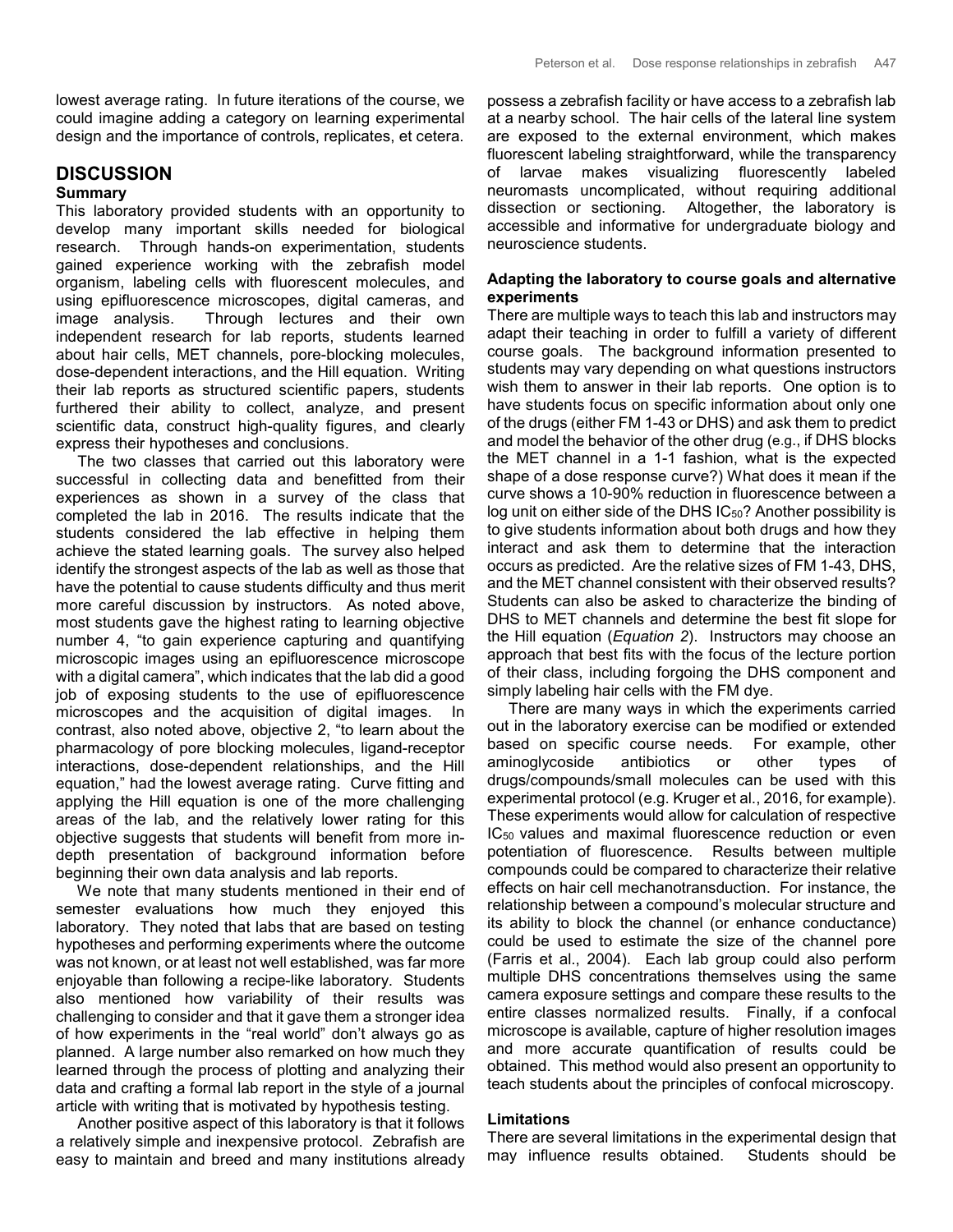encouraged to identify these sources of error and discuss them and their impact on the results in their lab reports. One possible limitation is that results may be skewed by the small sample size due to the constraints of carrying out such an experiment in a classroom setting over a short period of time. A second possible limitation of this experiment is that the control and experimental neuromasts are examined from different larvae and each larva is labeled and imaged by different groups. Both sources of variability may result in differences in the measured fluorescence values. Additionally, using ImageJ to analyze circular ROIs drawn around neuromasts can result in non-hair-cell "background" regions that may influence the measurement of each ROI's mean fluorescence. There may also be a variability in the size of the ROI from student group to group. Instructors may wish to explore the freehand tool in ImageJ for improved ROI creation. Another possible source of error in the experiment is variation of labeling time between larvae during FM 1-43 incubation (Gale et al., 2001). The amount of time larvae spend in the labeling dish affects the amount of FM 1-43 that enters hair cells and thus the amount of fluorescence measured in neuromasts. Longer labeling times are also associated with endocytosis at the apical surface and this would also affect percent block calculations. Contamination of FM 1-43 in the transfer pipettes and rinse dishes can also be a source of error, which is why we recommend including DHS (at the experimental concentration) in all rinse dishes. Students should also be able to transfer larvae quickly between dishes and with minimal liquid in the transfer pipette. The shelf life of FM 1-43 is limited once resuspended in water and we suggest using a fresh aliquot for every lab section and a fresh stock for every course iteration. Finally, photobleaching may also skew fluorescence measurements (Iwabuchi et al., 2014). For this reason, students should take care not to expose FM 1- 43 labeled larvae to light for an extended period of time prior to and during imaging, as it may artificially reduce the measured fluorescence.

### **REFERENCES**

- Alharazneh A, Luk L, Huth M, Monfared A, Steyger PS, Cheng AG, Ricci AJ (2011) Functional hair cell mechanotransducer channels are required for aminoglycoside ototoxicity. PLoS ONE 6:e22347.
- Betz WJ, Mao F, Smith CB (1996) Imaging exocytosis and endocytosis. Curr Opin Neurobiol 6:365–371.
- Beurg M, Fettiplace R, Nam J-H, Ricci AJ (2009) Localization of inner hair cell mechanotransducer channels using high-speed calcium imaging. Nat Neurosci 12:553–558.
- Bleckmann H, Zelick R (2009) Lateral line system of fish. Integr Zool 4:13–25.
- Chitnis AB, Nogare DD, Matsuda M (2012) Building the posterior lateral line system in zebrafish. Dev Neurobiol 72:234–255.
- Corey DP, García-Añoveros J, Holt JR, Kwan KY, Lin S-Y, Vollrath MA, Amalfitano A, Cheung EL-M, Derfler BH, Duggan A, Géléoc GSG, Gray PA, Hoffman MP, Rehm HL, Tamasauskas D, Zhang D-S (2004) TRPA1 is a candidate for the mechanosensitive transduction channel of vertebrate hair cells. Nature 432:723– 730.
- Esterberg R, Hailey DW, Coffin AB, Raible DW, Rubel EW (2013) Disruption of intracellular calcium regulation is integral to aminoglycoside-induced hair cell death. J Neurosci 33:7513–

7525.

- Farris HE, LeBlanc CL, Goswami J, Ricci AJ (2004) Probing the pore of the auditory hair cell mechanotransducer channel in turtle: Pharmacology of mechanotransduction. J Physiol 558: 769–792.
- Fettiplace R (2009) Defining features of the hair cell mechanoelectrical transducer channel. Pflugers Arch 458: 1115–1123.
- Fettiplace R, Hackney CM (2006) The sensory and motor roles of auditory hair cells. Nat Rev Neurosci 7:19–29.
- Forge A, Schacht J (2000) Aminoglycoside antibiotics. Audiol Neurootol 5:3–22.
- Gaffield MA, Betz WJ (2007) Imaging synaptic vesicle exocytosis and endocytosis with FM dyes. Nature Protocols 1:2916–2921.
- Gale JE, Marcotti W, Kennedy HJ, Kros CJ, Richardson GP (2001) FM1-43 dye behaves as a permeant blocker of the hair-cell mechanotransducer channel. J Neurosci 21:7013–7025.
- Geisler CD. From Sound to Synapse: Physiology of the mammalian ear (1998) Oxford University Press.
- Ghysen A, Dambly-Chaudière C (2004) Development of the zebrafish lateral line. Curr Opin Neurobiol 14:67–73.
- Gillespie PG, Müller U (2009) Mechanotransduction by hair cells: models, molecules, and mechanisms. Cell 139:33–44.
- Iwabuchi S, Kakazu Y, Koh J-Y, Goodman KM, Harata NC (2014) Examination of synaptic vesicle recycling using FM dyes during evoked, spontaneous, and miniature synaptic activities. J Vis Exp 85. doi: 10.3791/50557.
- Kawashima Y, Géléoc GSG, Kurima K, Labay V, Lelli A, Asai Y, Makishima T, Wu DK, Della Santina CC, Holt JR, Griffith AJ (2011) Mechanotransduction in mouse inner ear hair cells requires transmembrane channel–like genes. J Clin Invest 121: 4796–4809.
- Kimitsuki T, Ohmori H (1993) Dihydrostreptomycin modifies adaptation and blocks the mechano-electric transducer in chick cochlear hair cells. Brain Res 624:143–150.
- Kindt KS, Finch G, Nicolson T (2012) Kinocilia mediate mechanosensitivity in developing zebrafish hair cells. Dev Cell 23:329–341.
- Kroese AB, Das A, Hudspeth AJ (1989) Blockage of the transduction channels of hair cells in the bullfrog's sacculus by aminoglycoside antibiotics. Hear Res 37:203–217.
- Kruger M, Boney R, Ordoobadi AJ, Sommers TF, Trapani JG, Coffin AB (2016) Natural Bizbenzoquinoline derivatives protect zebrafish lateral line sensory hair cells from aminoglycoside toxicity. Front Cell Neurosci 10:83-99.
- Kurima K, Ebrahim S, Pan B, Sedlacek M, Sengupta P, Millis BA, Cui R, Nakanishi H, Fujikawa T, Kawashima Y, Choi BY, Monahan K, Holt JR, Griffith AJ, Kachar B (2015) TMC1 and TMC2 localize at the site of mechanotransduction in mammalian inner ear hair cell stereocilia. Cell Rep 12:1606–1617.
- Maeda R, Kindt KS, Mo W, Morgan CP, Erickson T, Zhao H, Clemens-Grisham R, Barr-Gillespie PG, Nicolson T (2014) Tiplink protein protocadherin 15 interacts with transmembrane channel-like proteins TMC1 and TMC2. Proc Natl Acad Sci 111:12907–12912.
- Marra MH, Tobias ZJC, Cohen HR, Glover G, Weissman TA (2015) In vivo time-lapse imaging in the zebrafish lateral line: a flexible, open-ended research project for an undergraduate neurobiology laboratory course. J Undergrad Neurosci Educ 13:A215–224.
- Metcalfe WK, Kimmel CB, Schabtach E (1985) Anatomy of the posterior lateral line system in young larvae of the zebrafish. J Comp Neurol 233:377–389.
- Meyers JR, MacDonald RB, Duggan A, Lenzi D, Standaert DG, Corwin JT, Corey DP (2003) Lighting up the senses: FM1-43 loading of sensory cells through nonselective ion channels. J Neurosci 23:4054–4065.

Monesson-Olson BD, Troconis EL, Trapani JG (2014) Recording